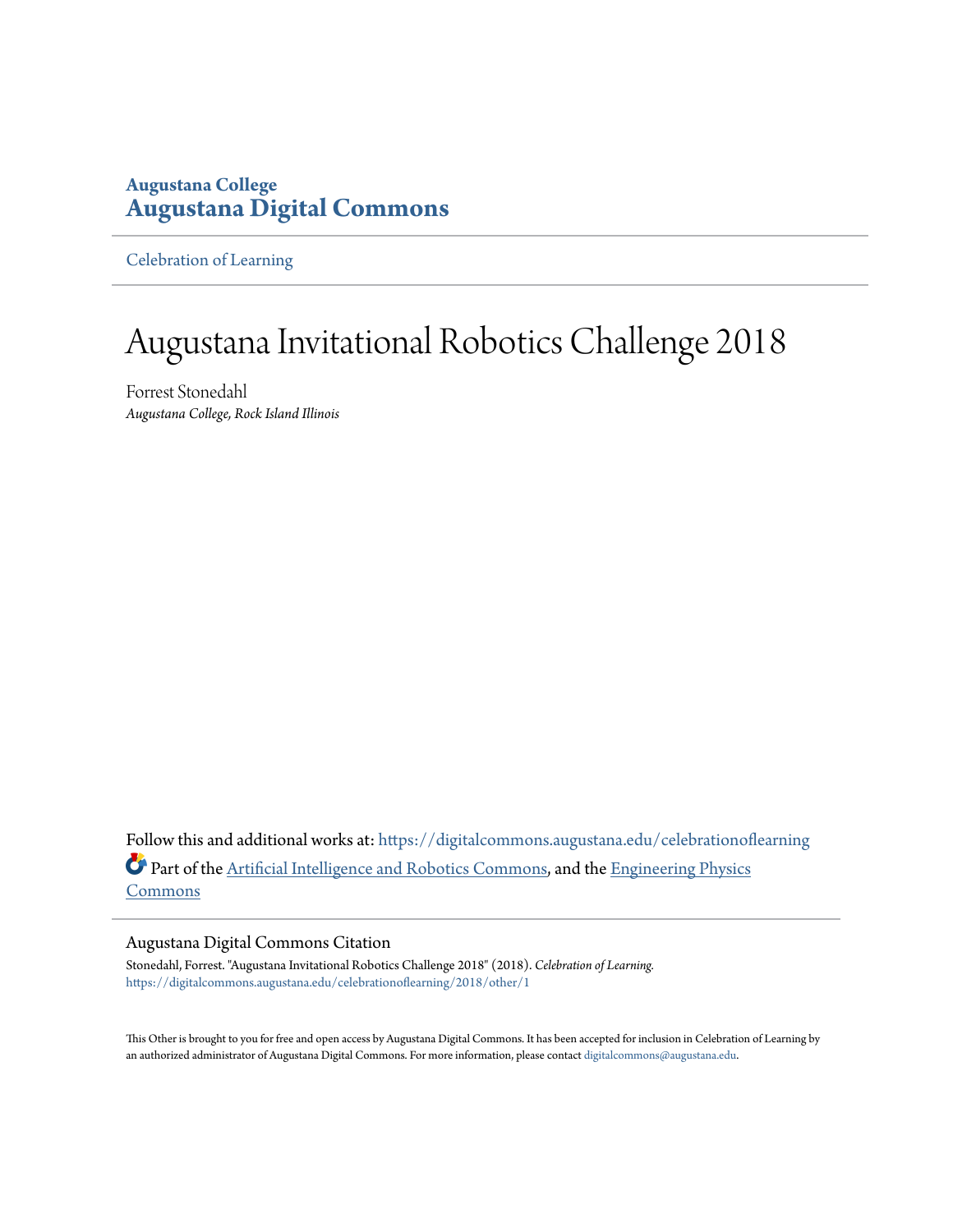# AIRC 2018

### 3 rd Annual Augustana Invitational Robotics Challenge

#### **1. Objective:**

The 2018 challenge is to build an automated *recycling-collector* robot. Specifically, your robot must find and move empty soda pop cans (standard 12 oz size  $\&$  shape, aluminum) from the collection zone (BLACK) back to the drop-off zone (RED).

#### **2. Course layout and construction**

#### **Raw Materials:**

- Two sheets of standard  $22"x28"$  posterboard one red and one black ( $\sim$  \$1 each ( $\alpha$ ) Walmart)
- Two 7-foot 2x4 boards ( $\sim$  \$3 each  $\omega$ ) Home Depot), each cut twice to get 57.5" and 20.5" pieces. *(Note: Home Depot & Lowes will even cut the boards for you if you ask.)*
- Masking Tape  $(\sim $3 \text{ } \textcircled{a})$  Home Depot)
- Optional: An electric drill and a few screws (to hold the boundary together sturdily)
- *Total cost of materials: ~ \$11 Total Time for Assembly: 15-30 mins?*

The course floor is made by taping the red and the black posterboard sheets together along their short edges on the underside using masking tape.

The course boundary wall consists of a rectangular frame of 2x4s oriented so that the height of the wall is 3.5", and a wall thickness of 1.5". The inner dimensions of the rectangular course are 54.5"x20.5", and the outer dimensions are  $57.5"x23.5"$ . The frame is placed on top of the red & black floor such that the posterboard edge extends halfway  $(3/4)$  underneath each of the wall boards.

Optional: for more stability/rigidity, the boundary wall frame can be screwed together, and the posterboard can be taped all the way around the bottom of the frame.



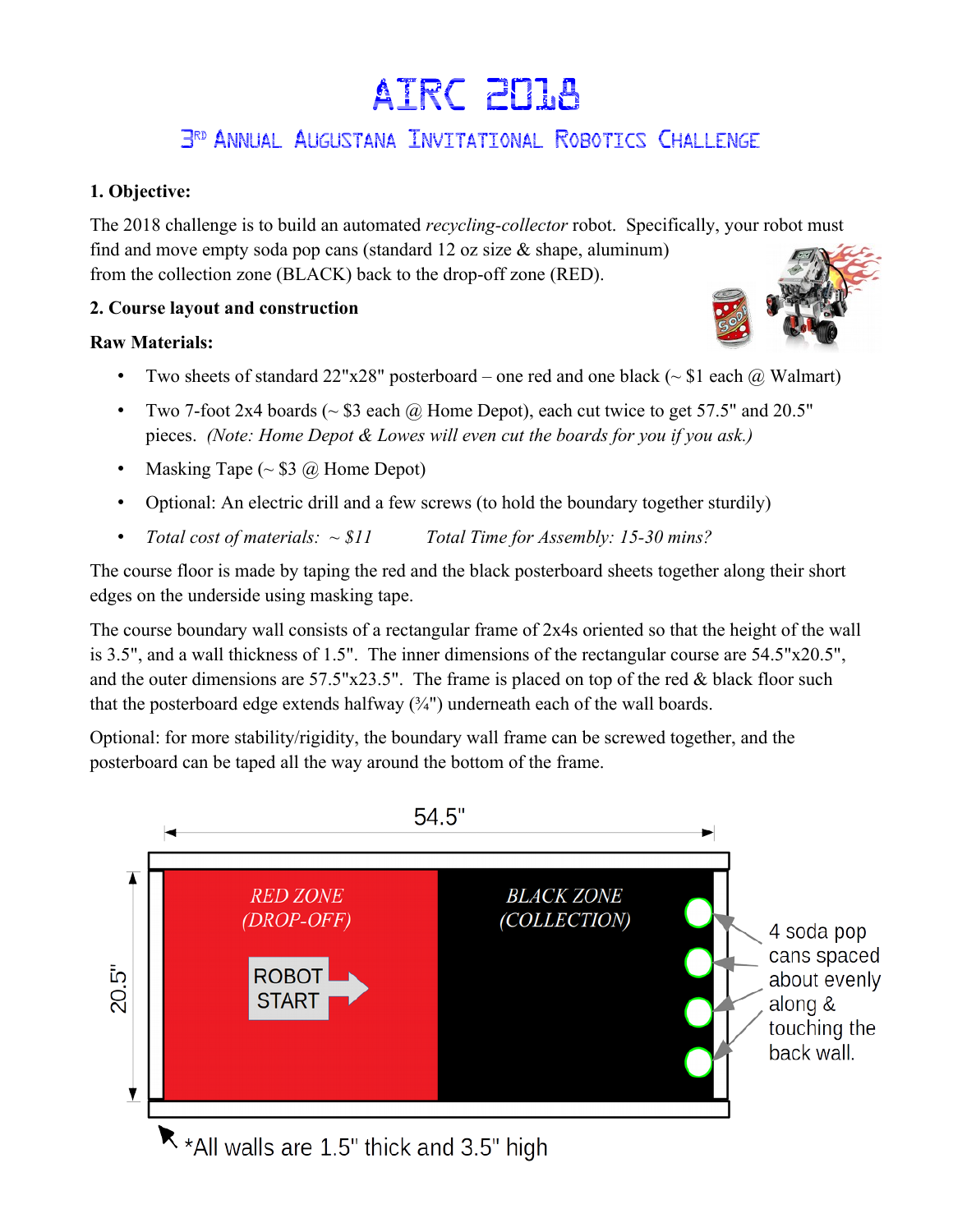#### **3. Rounds of Competition**

Initially, the robot will be placed at the center of the RED (DROP-OFF) ZONE facing toward the BLACK (COLLECTION) zone.

Four (standard) soda pop cans will be placed roughly evenly spaced along the back wall of the BLACK ZONE, with the can touching the back wall. Your robot should not depend on the *exact*  placement of these cans, but you may assume that the cans are not placed too close to the corners.

Your robot will be given 2 minutes to move as many of these cans as possible into the RED ZONE.

Each robot will be given three individual trials (no other robots simultaneously on the course).

#### **4. Scoring**

The score at the end of the trial is based on the number of cans in the RED ZONE. One point is earned for each can that is touching (or situated above – e.g. in the robot's grasp) the red posterboard when time runs out. One additional point is earned for each can that is "free standing" (standing tall/vertical, up on its end) and *entirely* on red posterboard (no part touching black), not touching the robot, and in mint condition (not significantly dented, etc). The maximum score for each trial round is 8 points.

Each robot's *contest score* is the sum of its **best two trials** (out of three). *Ties are broken as follows:*

If multiple robots tie in *contest score*, then the sum of all three trials will be considered.

If there is still a tie, then an *overtime* round will occur, where each potential champion gets another trial, and the highest score wins. During *overtime* rounds, the speed at which cans are successfully deposited may also be used to break ties. If necessary, additional overtime rounds may be held.

#### **5. Robot construction and programming**

- This year's contest will allow teams to use any robotics platform, but most teams will likely use LEGO-brand EV3 or NXT kits. *(Augustana teams may check out robots from the Math and CS Department. Other schools will need to provide their own robots – contact your local CS or engineering dept. to see if they have robots or are willing to purchase them for you.)*
- The robot must not exceed 18 inches in any dimension when placed on the course (although it is acceptable for it to unfold itself/become larger during operation.)
- Remote-controlled robots will NOT be allowed. Once the race trial begins, the robot must act autonomously! (Bluetooth/WiFi communication with the robots is prohibited during the race.)
- If a robot is physically damaged during a trial, the team may repair it after that trial is over. However, NO changes to the robot design or programming are allowed once the contest starts.
- Robots that are excessively destructive (to the course or the cans) may be penalized points, or could even banned from participating (in extreme cases – e.g., robots with flame throwers).
- Teams are free to program their robots using any tools/language that they choose. The free LeJOS platform (to program LEGO robots using Java with a convenient Eclipse plugin) is one possibility, but other choices (LEGO drag-n-drop, RobotC, LabVIEW, ev3dev) are also fine.